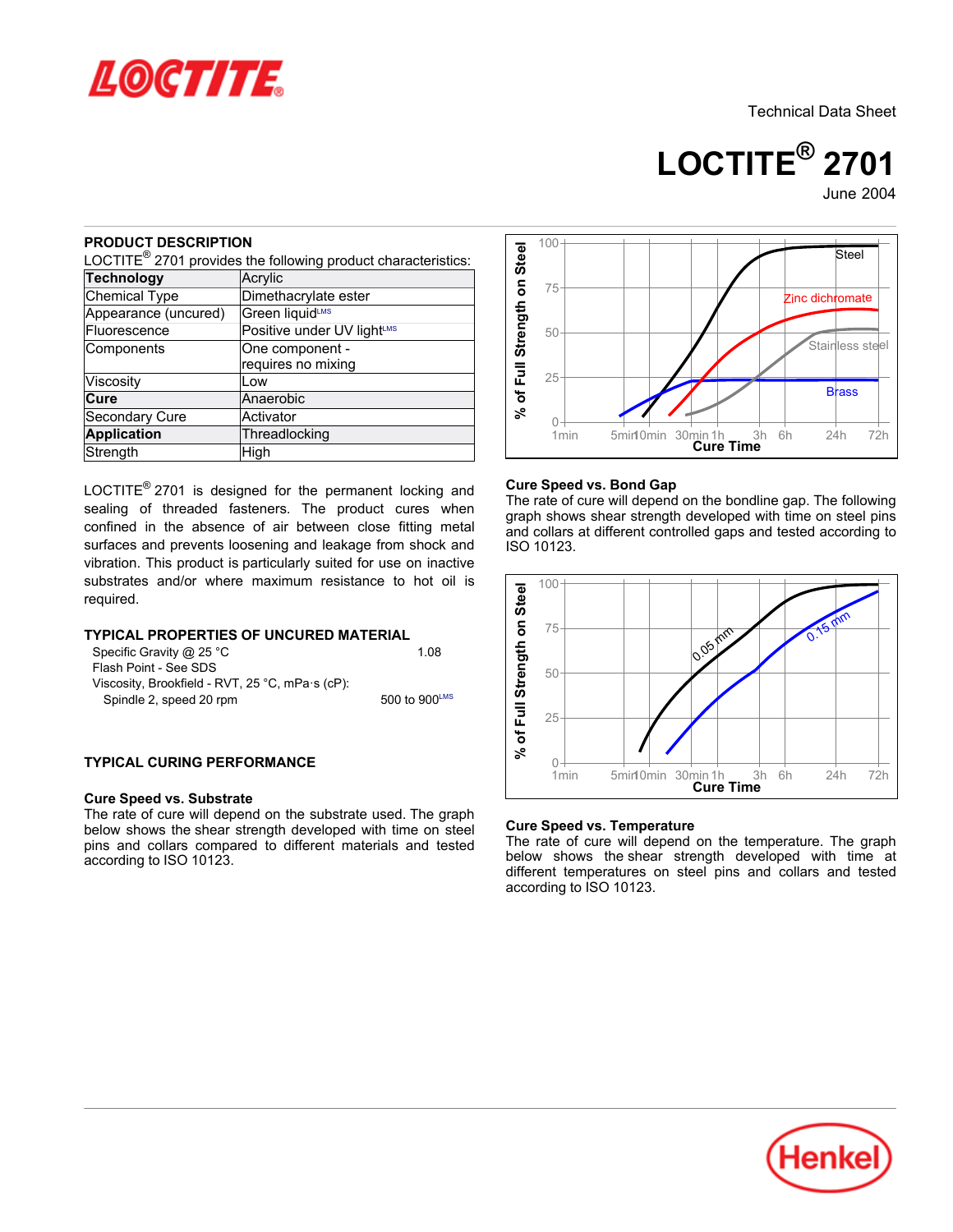

#### **Cure Speed vs. Activator**

Where cure speed is unacceptably long, or large gaps are present, applying activator to the surface will improve cure speed. The graph below shows the shear strength developed with time on zinc dichromate steel pins and collars using and tested according to ISO 10123.



### **TYPICAL PROPERTIES OF CURED MATERIAL Physical Properties**:

| Coefficient of Thermal Expansion,<br>ISO 11359-2. K <sup>-1</sup> | $100 \times 10^{-6}$ |
|-------------------------------------------------------------------|----------------------|
| Coefficient of Thermal Conductivity, ISO 8302,<br>$W/(m \cdot K)$ | 0 1                  |
| Specific Heat, $kJ/(kq \cdot K)$                                  | 03                   |

#### **TYPICAL PERFORMANCE OF CURED MATERIAL Adhesive Properties**

| After 24 hours @ 22 °C<br>Breakaway Torque, ISO 10964:        |             |                                                   |       |    |
|---------------------------------------------------------------|-------------|---------------------------------------------------|-------|----|
| M <sub>10</sub> black oxide steel<br>nuts and bolts           |             | $N \cdot m$ 26 to 50<br>$(lb.in.)$ $(230 to 440)$ |       |    |
| Prevail Torque, ISO 10964:                                    |             |                                                   |       |    |
| M <sub>10</sub> black oxide steel                             | $N \cdot m$ | $\geq 15$ <sup>LMS</sup>                          |       |    |
| nuts and bolts                                                |             | (Ib.in.) $(≥132)$                                 |       |    |
| Breakloose Torque, ISO 10964, Pre-torqued to 5 $N \cdot m$ :  |             |                                                   |       |    |
| M10 black oxide steel $N \cdot m$                             |             | 30 to 60                                          |       |    |
| nuts and bolts                                                |             | $(lb.in.)$ $(265 to 530)$                         |       |    |
| Max. Prevail Torque, ISO 10964, Pre-torqued to 5 N $\cdot$ m: |             |                                                   |       |    |
| M <sub>10</sub> black oxide steel                             |             | $N \cdot m$                                       | 36 to | 60 |

| nuts and bolts                         |       | $(lb.in.)$ (320 to 530)                         |
|----------------------------------------|-------|-------------------------------------------------|
| Compressive Shear Strength, ISO 10123: |       |                                                 |
| Steel pins and collars                 | (psi) | $N/mm2$ 18 to 30<br>$(2,610 \text{ to } 4,350)$ |

## **Torque Augmentation**

Breakloose torque of an uncoated fastener will normally be 15 to 30% less than the on-torque. The effect of LOCTITE® 2701 on the breakloose torque is shown in the graph below.



## **TYPICAL ENVIRONMENTAL RESISTANCE**

Cured for 1 week @ 22 °C

Breakloose Torque, ISO 10964, Pre-torqued to 5 N·m: M10 zinc phosphate steel nuts and bolts

## **Hot Strength**

# Tested at temperature 100 ပ္စ **% Strength @ 22 °C** 75 22 ම % Strength 50 25  $0 +$ <br>-50 -50 0 50 100 150<br> **Temperature, °C**

## **Heat Aging**





### Henkel Americas +860.571.5100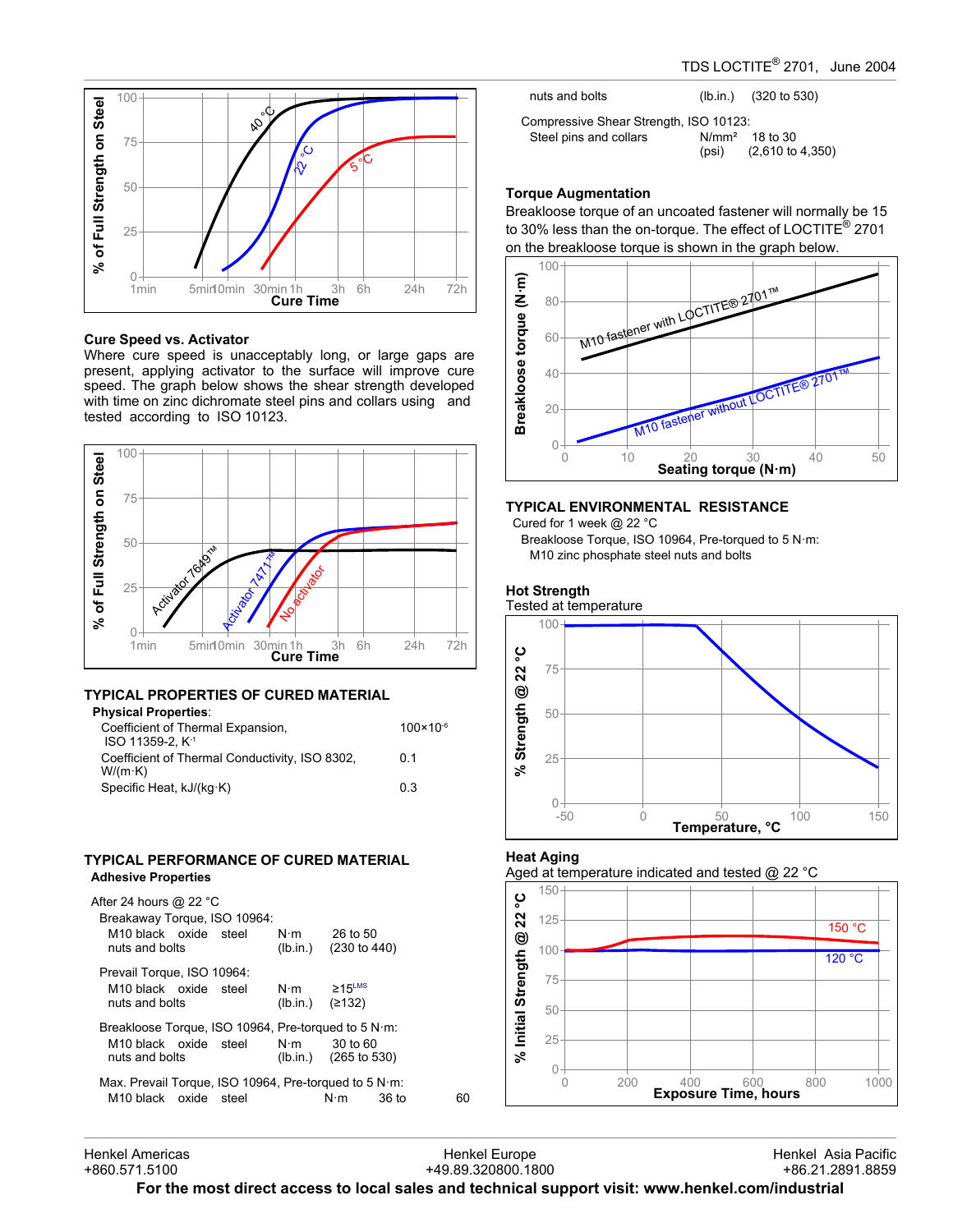### **Chemical/Solvent Resistance**

Aged under conditions indicated and tested @ 22°C.

|                         |     | % of initial strength |      |        |  |
|-------------------------|-----|-----------------------|------|--------|--|
| <b>Environment</b>      | °C  | 100 h                 | 500h | 1000 h |  |
| Motor oil (MIL-L-46152) | 125 | 95                    | 100  | 110    |  |
| Gasoline                | 22  | 100                   | 110  | 115    |  |
| <b>Brake fluid</b>      | 22  | 100                   | 100  | 105    |  |
| Ethanol                 | 22  | 95                    | 95   | 95     |  |
| Acetone                 | 22  | 100                   | 100  | 100    |  |
| 1,1,1 Trichloroethane   | 22  | 100                   | 110  | 110    |  |
| Water/glycol 50/50      | 87  | 100                   | 100  | 100    |  |

### **GENERAL INFORMATION**

**This product is not recommended for use in pure oxygen and/or oxygen rich systems and should not be selected as a sealant for chlorine or other strong oxidizing materials.**

#### **For safe handling information on this product, consult the Safety Data Sheet (SDS).**

Where aqueous washing systems are used to clean the surfaces before bonding, it is important to check for compatibility of the washing solution with the adhesive. In some cases these aqueous washes can affect the cure and performance of the adhesive.

This product is not normally recommended for use on plastics (particularly thermoplastic materials where stress cracking of the plastic could result). Users are recommended to confirm compatibility of the product with such substrates.

## **Directions for use:**

### **For Assembly**

- 1. For best results, clean all surfaces (external and internal) with a LOCTITE $^{\circledR}$  cleaning solvent and allow to dry.
- 2. If the material is an inactive metal or the cure speed is too slow, spray all threads with primer and allow to dry.
- 3. To prevent the product from clogging in the nozzle, do not allow the tip to touch metal surfaces during application.
- 4. **For Thru Holes**, apply several drops of the product onto the bolt at the nut engagement area.
- 5. **For Blind Holes**, apply several drops of the product down the internal threads to the bottom of the hole.
- 6. **For Sealing Applications**, apply a 360° bead of product to the leading threads of the male fitting, leaving the first thread free. Force the material into the threads to thouroughly fill the voids. For bigger threads and voids, adjust product amount accordingly and apply a 360° bead of product on the female threads also.
- 7. Assemble and tighten as required.

### **For Disassembly**

1. Apply localized heat to nut or bolt to approximately 250 °C. Disassemble while hot.

### **For Cleanup**

1. Cured product can be removed with a combination of soaking in a Loctite solvent and mechanical abrasion such as a wire brush.

### **Loctite Material SpecificationLMS**

LMS dated February 27, 1998. Test reports for each batch are available for the indicated properties. LMS test reports include selected QC test parameters considered appropriate to specifications for customer use. Additionally, comprehensive controls are in place to assure product quality and consistency. Special customer specification requirements may be coordinated through Henkel Quality.

### **Storage**

Store product in the unopened container in a dry location. Storage information may be indicated on the product container labeling.

**Optimal Storage: 8 °C to 21 °C. Storage below 8 °C or greater than 28 °C can adversely affect product properties**. Material removed from containers may be contaminated during use. Do not return product to the original container. Henkel Corporation cannot assume responsibility for product which has been contaminated or stored under conditions other than those previously indicated. If additional information is required, please contact your local Technical Service Center or Customer Service Representative.

#### **Conversions**

 $(^{\circ}C$  x 1.8) + 32 =  $^{\circ}F$ kV/mm x 25.4 = V/mil  $mm / 25.4 = inches$  $um / 25.4 = mil$  $N \times 0.225 = lb$  $N/mm \times 5.71 = lb/in$  $N/mm<sup>2</sup>$  x 145 = psi MPa x 145 = psi  $N·m \times 8.851 = lb·in$  $N·m \times 0.738 = lb·ft$  $N·mm \times 0.142 = oz·in$  $mPa·s = cP$ 

#### **Note:**

The information provided in this Technical Data Sheet (TDS) including the recommendations for use and application of the product are based on our knowledge and experience of the product as at the date of this TDS. The product can have a variety of different applications as well as differing application and working conditions in your environment that are beyond our control. Henkel is, therefore, not liable for the suitability of our product for the production processes and conditions in respect of which you use them, as well as the intended applications and results. We strongly recommend that you carry out your own prior trials to confirm such suitability of our product.

Any liability in respect of the information in the Technical Data Sheet or any other written or oral recommendation(s) regarding the concerned product is excluded, except if otherwise explicitly agreed and except in relation to death or personal injury caused by our negligence and any liability under any applicable mandatory product liability law.

#### **In case products are delivered by Henkel Belgium NV, Henkel Electronic Materials NV, Henkel Nederland BV, Henkel Technologies France SAS and Henkel France SA please additionally note the following:**

In case Henkel would be nevertheless held liable, on whatever legal ground, Henkel's liability will in no event exceed the amount of the concerned delivery.

#### **In case products are delivered by Henkel Colombiana, S.A.S. the following disclaimer is applicable:**

The information provided in this Technical Data Sheet (TDS) including